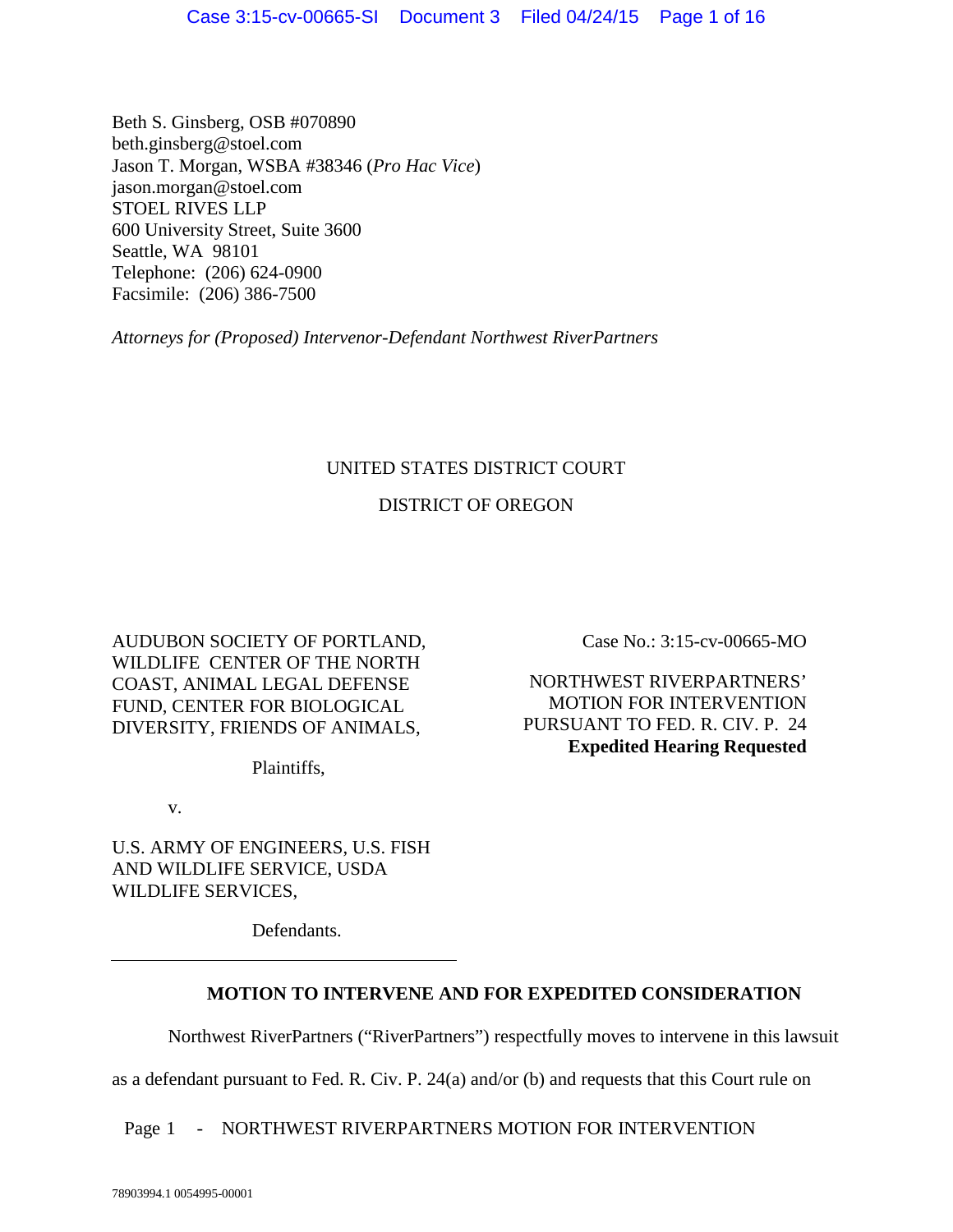## Case 3:15-cv-00665-SI Document 3 Filed 04/24/15 Page 2 of 16

this motion expeditiously. The motion is based on RiverPartners' memorandum, set out below, and the accompanying Declaration of its Executive Director, Terry Flores.

Plaintiffs' counsel, Dan Rohlf, represented to the undersigned counsel that Plaintiffs would be filing a motion for preliminary injunction on Monday, April 27th, and would be seeking a hearing on the motion on May 8th. Mr. Rohlf also indicated that Plaintiffs will oppose RiverPartners' intervention motion. Counsel for the government, Stephen Finn represents that the government will not oppose this motion.

In order to meaningfully participate in the injunction proceedings, RiverPartners will need expedited consideration of this motion and therefore requests that the Court initiate a phone conference on Monday April 27, 2015 to address these timing issues.

Respectfully submitted this 24th day of April, 2015.

*/s/ Beth S. Ginsberg \_\_\_\_\_\_\_\_\_\_\_\_\_\_* Beth S. Ginsberg, OSB #070890 Jason T. Morgan, WSBA #38346 (*Proposed Pro Hac Vice*)

*Attorneys for (Proposed) Intervenor-Defendant Northwest RiverPartners*

600 University Street, Suite 3600 Seattle, WA 98101 (206) 386-7527 (206) 386-7500 Fax [beth.ginsberg@stoel.com](mailto:beth.ginsberg@stoel.com) [jason.morgan@stoel.com](mailto:jason.morgan@stoel.com)

## Page 2 - NORTHWEST RIVERPARTNERS MOTION FOR INTERVENTION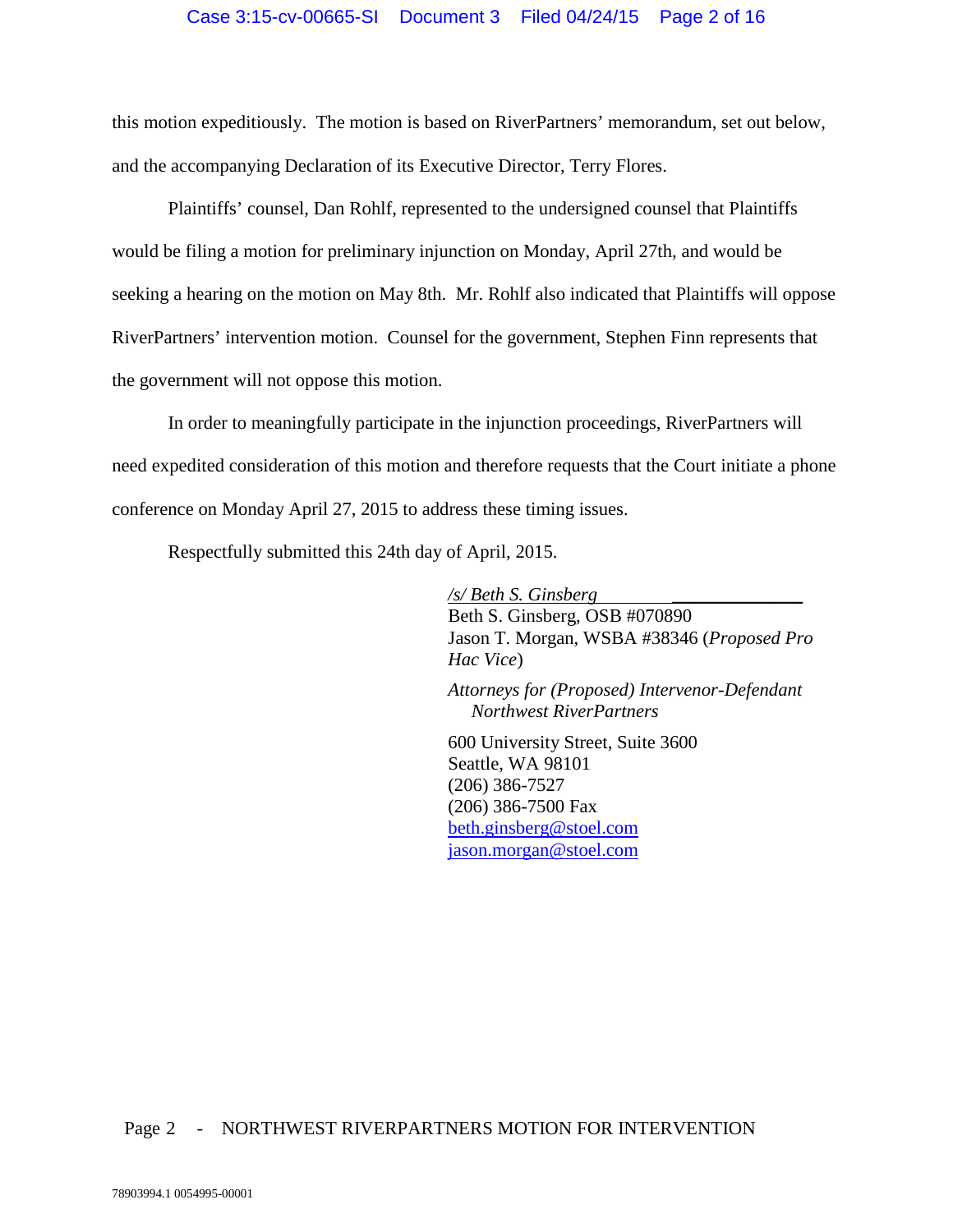#### **I. INTRODUCTION**

Northwest RiverPartners ("RiverPartners") hereby moves to intervene in this case as a defendant pursuant to Federal Rule of Civil Procedure ("Rule") 24 (a)(2) or, in the alternative, (b). Plaintiffs in this case have sued the U.S. Army Corps of Engineers ("Corps") challenging what they refer to as narrow or limited analyses under the National Environmental Policy Act ("NEPA") concerning the Corps' decision to control salmon predation by killing double-crested cormorants ("cormorants") near East Sand Island in the Columbia River estuary.

Cormorants feed on salmon and the federal government has literally spent billions of dollars attempting to restore endangered salmon species in the Columbia River Basin. Plaintiffs challenge a key provision in the Biological Opinion ("BiOp") governing the ongoing operation of the Federal Columbia River Power System ("FCRPS"), which is known as Reasonable and Prudent Alternative ("RPA") 46. RPA 46 requires the Corps to control salmon predation by, *inter alia*, shooting cormorants and destroying their nests. Plaintiffs contend that the Corps should have first conducted a broader NEPA analysis to determine whether system-wide structural and operational modifications of the FCRPS could have first been employed to improve salmon populations before resorting to cormorants control. *See* Dkt 1 ("Complaint") at ¶¶ 1-2. Plaintiffs seek to enjoin the Corps from carrying out the requirements of RPA 46, *and other measures* contained in its 2014 Record of Consultation and Statement of Decision ("ROCASOD") governing the Corps' operation of the federal hydropower system. Complaint ¶ 149.

RiverPartners -- a broad-based alliance of utilities, businesses, navigational and agricultural interests including the direct users, or the priority customers, of the Bonneville

## Page 3 - NORTHWEST RIVERPARTNERS MOTION FOR INTERVENTION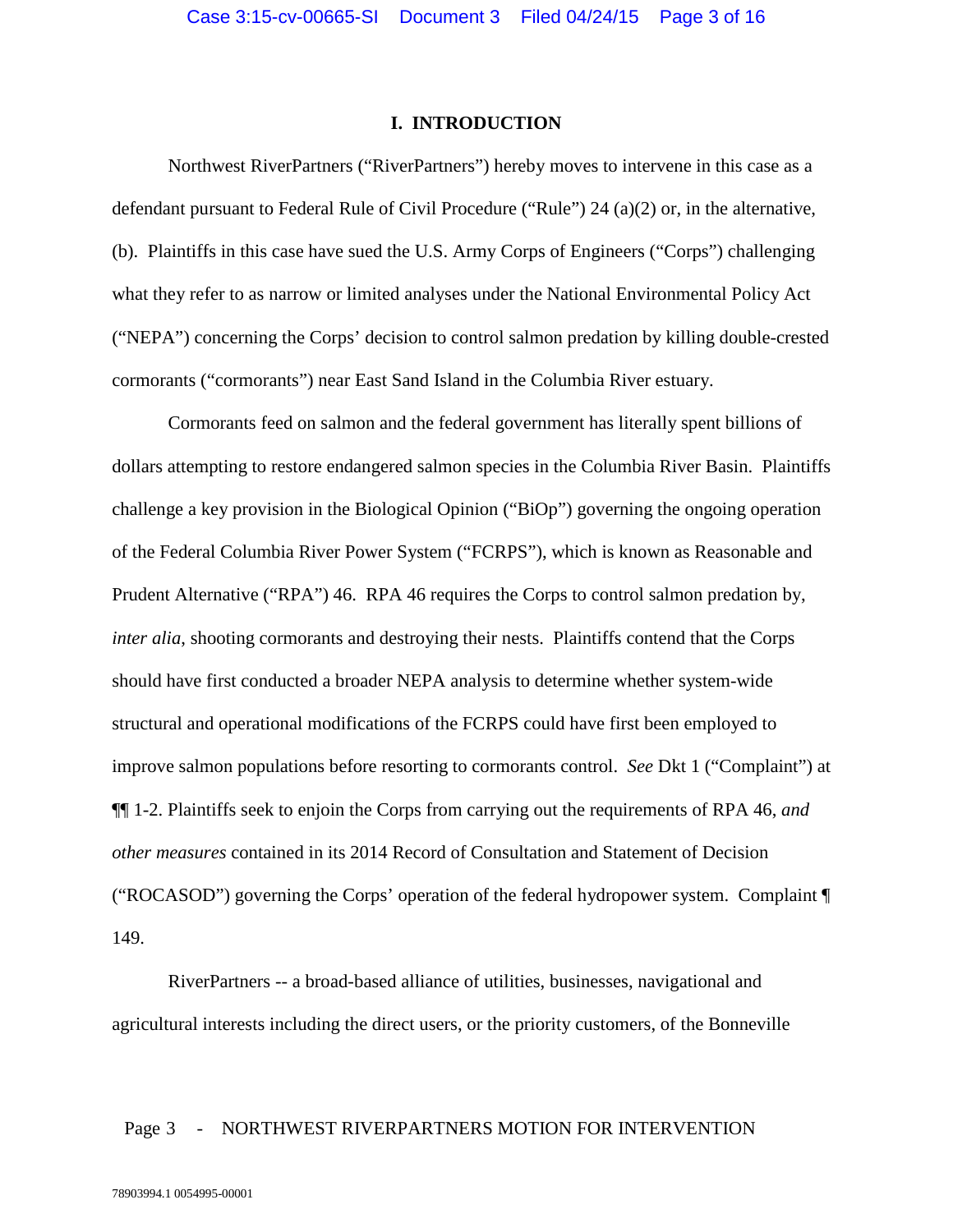Power Administration ("BPA")<sup>[1](#page-0-0)</sup>-- has an immediate and direct interest in RPA 46 and, more generally, the BiOp and NEPA analyses governing the ongoing operation of the hydropower system. Declaration of Terry Flores at  $\P$  3-4. The relief Plaintiffs seek in this case is an Order: (1) enjoining the Corps from undertaking the directives required of it under RPA 46 (Complaint, Prayer for Relief ¶8); and (2) requiring the Corps to conduct a system-wide NEPA evaluation of operational, structural and other measures it could take, including additional spill, flow and dam breaching or wholesale dam removal, as among the alternatives to cormorants control. Complaint at ¶¶ 87, 155-156. Contending that the "Corps has a significant interest in operating dams in a way that maximizes revenue generation from power sales" instead of in a way that protects fish (Complaint at ¶ 6), Plaintiffs more broadly also ask this Court to vacate and set aside the Corps' ROCASOD calling for implementation of FCRPS operations consistent with NMFS's 2014 BiOp. Complaint, Prayer For Relief, ¶ 1.

RiverPartners has a significant and protectable interest in the hydrosystem and the power that is generated therefrom. It also has a direct and immediate interest in the FCRPS BiOp as a whole and is, and has been, a long-time active defendant-intervenor in the lawsuit currently pending in this Court challenging that BiOp. Flores Decl. at ¶ 4. RiverPartners' decade-long involvement in the FCRPS BiOp lawsuit stems from its interest in ensuring that the hydrosystem remains intact and fully operational, that dam configurations remain as they are, that unnecessary spill and flow are not implemented as part of any revised BiOp RPA, and that mitigation measures contained in the BiOp's RPA are based on the best science commercially available. Flores Decl. at ¶ 4. RiverPartners commented on the Draft FCRPS Biological Opinion, on the Corps' proposed avian management measures contained in RPA 46, and on the Corps'

Page 4 - NORTHWEST RIVERPARTNERS MOTION FOR INTERVENTION

 <sup>1</sup> BPA transmits and distribute power generated from the FCRPS.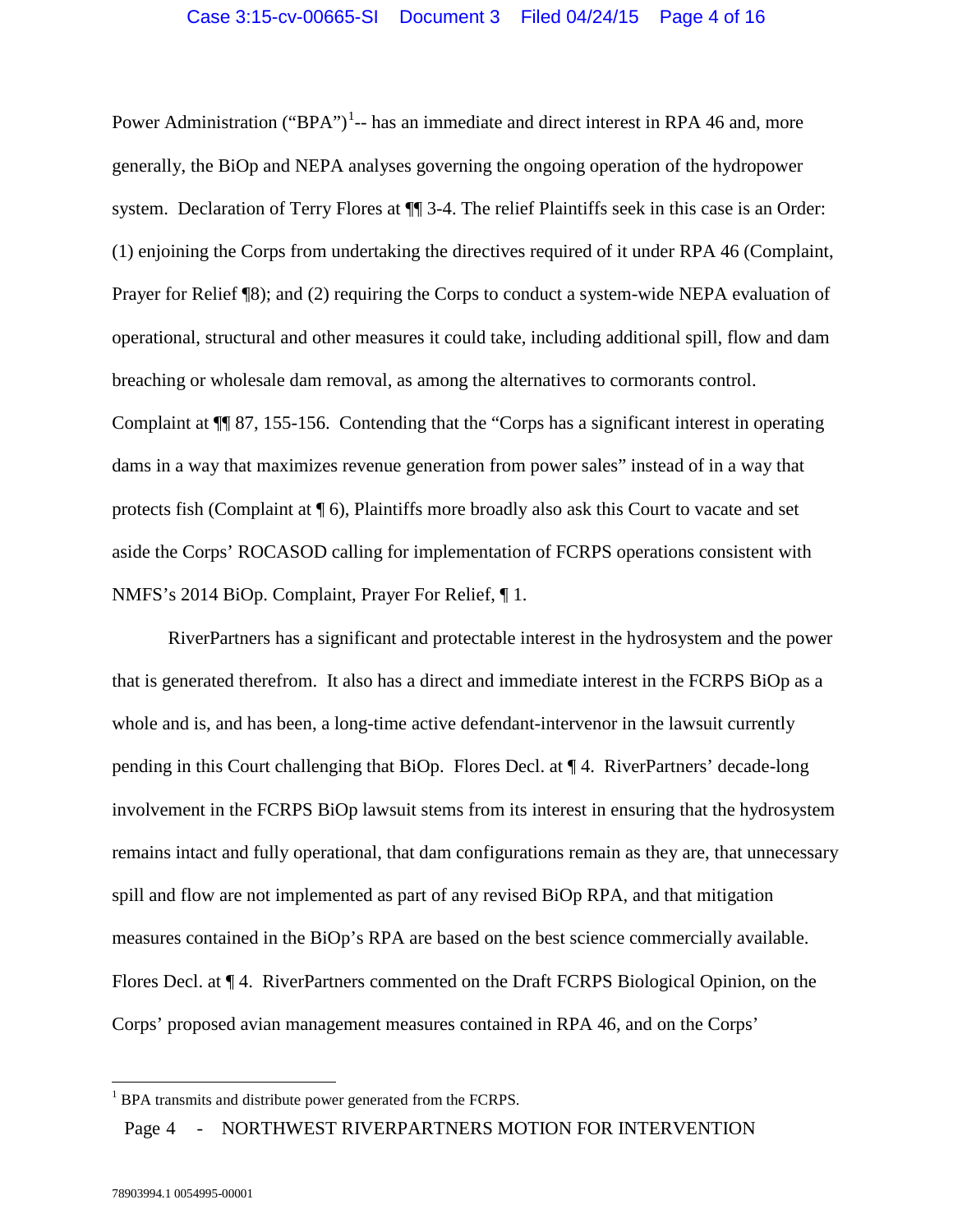supporting Draft Environmental Impact Statement. Flores Decl. at ¶ 8. While RiverPartners supports the governments' avian predation program, it believes it does not address the crisis quickly enough to avert the disaster it portends to the endangered salmon species the government is attempting to protect. *Id.* at ¶10.

### **II. FACTUAL BACKGROUND**

### **A. RiverPartners**

RiverPartners is a 501(c)(6) non-profit corporation representing a broad-based alliance of utilities, businesses, navigational and agricultural interests throughout the four Pacific Northwest states bordering the Columbia/Snake rivers. Flores Decl. at ¶ 3. RiverPartners is a coalition of more than 100 entities including farmers, industrial facilities, corporations, ports, and public and privately owned utilities. *Id*. The alliance formed to ensure that the FCRPS, which provides the region with myriad economic and environmental benefits-- including carbon-free renewable energy, flood control, irrigation, commerce, navigation and recreation-- continues to co-exist with robust, viable and self-sustaining populations of listed salmonids and steelhead. *Id*. at ¶ 4. RiverPartners is a defendant-intervenor in *National Wildlife Federation, et al., v. National Marine Fisheries Service,* No.3:01-cv-0640-SI, currently pending in this Court before Judge Simon. *Id.* RiverPartners has also intervened in other cases brought by allies of Plaintiffs' challenging aspects of the FCRPS BiOp and seeking to alter the operation of the power projects. *Id.* at  $\P$ 9.

## **B. The Relief Requested By Plaintiffs In This Lawsuit Will Harm RiverPartners' Members' Interests**

Page 5 - NORTHWEST RIVERPARTNERS MOTION FOR INTERVENTION Plaintiffs seek an Order enjoining the Corps from carrying out the measures it committed to take to improve salmon returns in RPA 46, and in its ROCASOD more generally. *See supra* at 3; Complaint at ¶¶ 149, 156. The ROCASOD is the action through which the Corps documented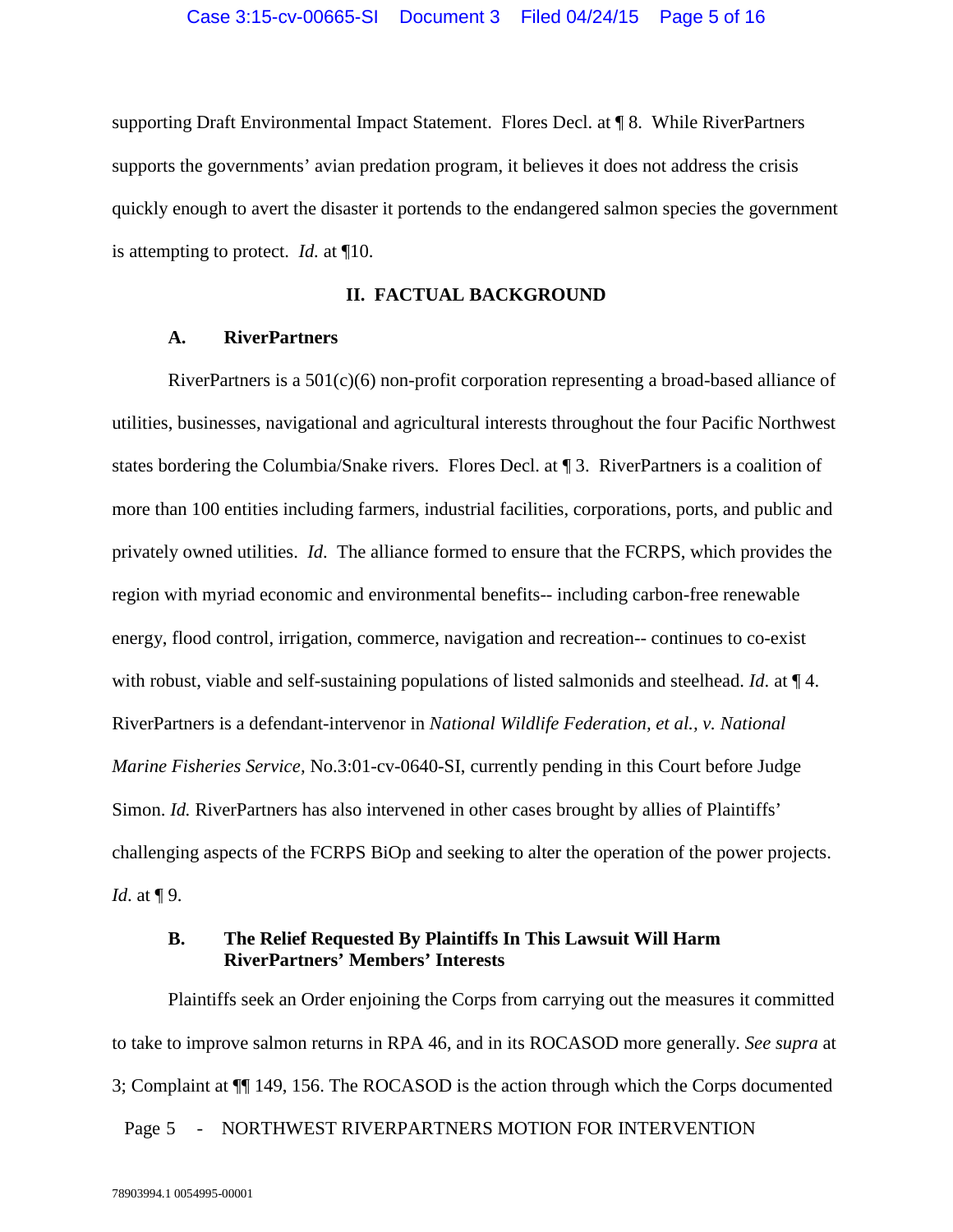### Case 3:15-cv-00665-SI Document 3 Filed 04/24/15 Page 6 of 16

its decision to implement the measures contained in the RPA for the FCRPS BiOp, including, but not limited to, RPA 46. *See* ROCASOD dated February 14, 2014, available at https://www.salmonrecovery.gov/. The Corps operates and maintains the hydropower projects comprising the FCRPS for multiple purposes, including flood control, navigation, hydropower generation, recreation, fish and wildlife, irrigation and recreational interests. *Id*. at 3.

Among the many measures the Corps committed to undertake in furtherance of the 2014 Supplemental FCRPS BiOp are the installation and operation of surface passage structures, bypass improvements, use of spill, fish transport, management of water releases from storage reservoirs for flow augmentation and water temperature moderation. *Id*. at 4, n.9. As explained in the ROCASOD, these efforts focus on actions to improve the survival of listed salmon and steelhead at the dams to meet adult and juvenile performance standards. They also focus on expanding control of avian predators, improving estuary habitat, and implementing hatchery reform actions. *Id.*

Plaintiffs, however, believe these measures are insufficient and are suing the Corps to require the agency to conduct a comprehensive NEPA analysis encompassing a broader suite of alternatives to RPA 46 and the other measures implemented through the ROCASOD, including more spill, more flow, reservoir drawdown, and presumably dam breaching. Complaint at  $\P$  87, 155-156. Invalidation of the Corps' ROCASOD would call into question the legal viability of the FCRPS RPA, including any component part thereof. RiverPartners supports the FCRPS BiOp and the ROCASOD as a whole, and the relief Plaintiff seeks in this lawsuit would invalidate and further enjoin the Corps from undertaking many of the actions implemented therein. Flores Decl. at  $\P$  7.

## Page 6 - NORTHWEST RIVERPARTNERS MOTION FOR INTERVENTION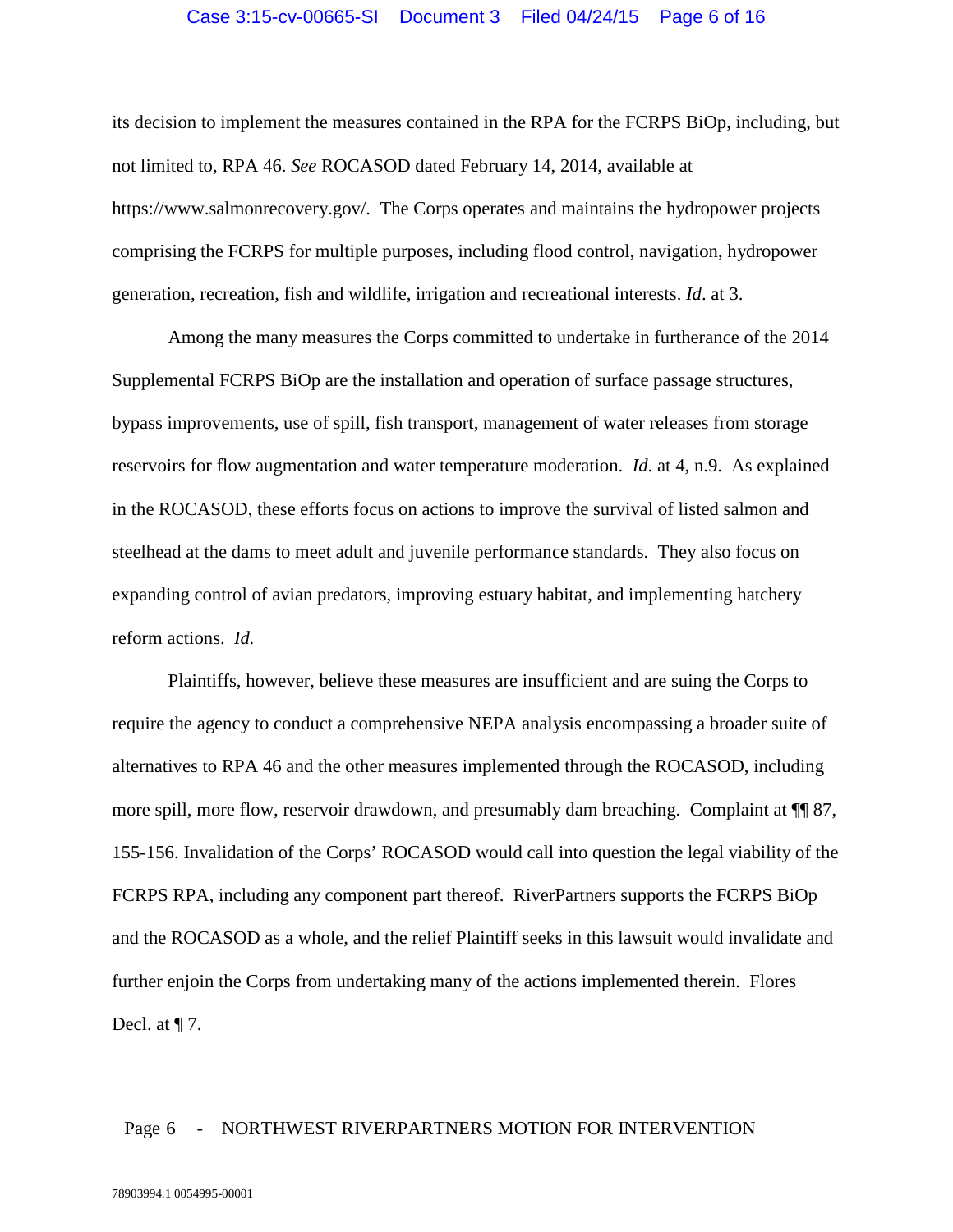In addition, RiverPartners' members, and their constituents, finance the mitigation measures contained in the BiOp and the Corps' ROCASOD. *Id*. The additional measures Plaintiffs prefer as part of the ROCASOD would be similarly paid for by RiverPartners. *Id.*  RiverPartners' members also rely on the FCRPS for electricity. *Id.* at ¶ 5. Some of RiverPartners' members are public utilities that are preference customers under the Pacific Northwest Electric Power Planning and Conservation Act, of the Bonneville Power Agency ("BPA"), which markets and transmits hydropower generated at the FCRPS projects. *Id*. RiverPartners members also include privately held utilities whose customers similarly benefit from federal hydropower. *Id*.

RiverPartners is opposed to more flow and spill and reservoir drawdown because such measures have not been shown to be scientifically valid, have not been shown to be helpful to salmon survival and recovery, and because they would reduce the clean, renewable electricity produced by the FCRPS and make the power it generates far more expensive to purchase and use and increase carbon emissions as replacement resources would be fossil fuel- based. Flores Decl. at ¶¶ 4,7, 10.

#### **III. ARGUMENT**

#### **A. RiverPartners is Entitled to Intervention As of Right**

Pursuant to Rule 24(a), RiverPartners is entitled to intervention as of right to defend its direct interests in the FCRPS RPA generally and RPA 46 specifically. The Ninth Circuit has adopted a four-part test to determine whether a party should be permitted to intervene as of right: (1) the motion must be timely; (2) the movant must claim a "significantly protectable" interest relating to the property or transaction that is the subject of the action; (3) the movant must be so situated that the disposition of the action may, as a practical matter, impair or impede the

## Page 7 - NORTHWEST RIVERPARTNERS MOTION FOR INTERVENTION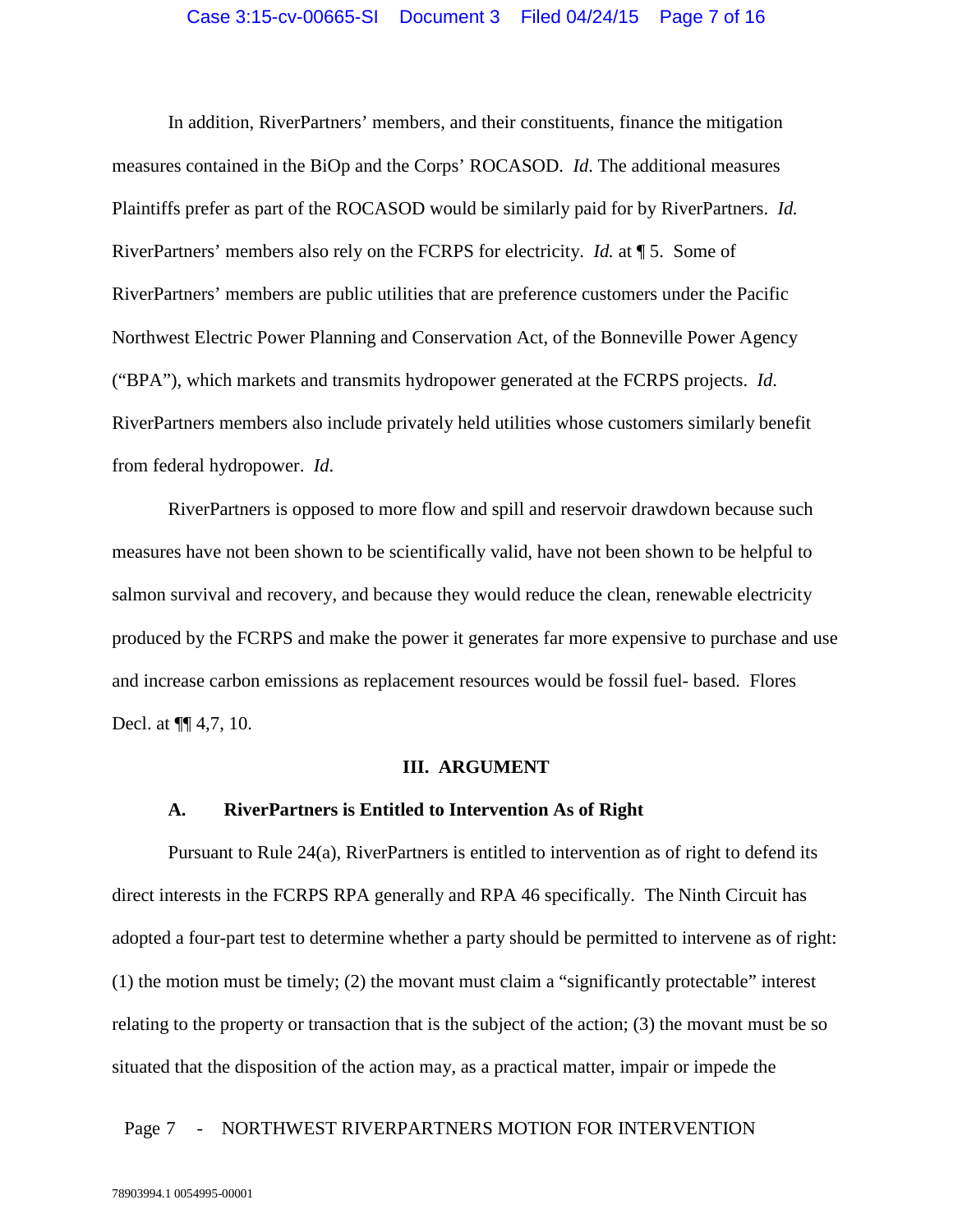## Case 3:15-cv-00665-SI Document 3 Filed 04/24/15 Page 8 of 16

movant's ability to protect that interest; and (4) the movant's interest must not be adequately represented by the existing parties to the action. *Wilderness Soc'y v. U.S. Forest Serv*., 630 F.3d 1173, 1177 (9th Cir. 2011) (*en banc*). The Ninth Circuit applies this test "'broadly in favor of proposed intervenors.'" *Id*. at 1179 (*quoting United States v. City of L.A*., 288 F.3d 391, 397 (9th Cir. 2002)). As discussed below, RiverPartners meets each of these requirements.

## **1. RiverPartners' Motion Is Timely**

In evaluating the timeliness of a motion to intervene, courts in the Ninth Circuit consider three factors: (1) the stage of the proceedings; (2) the prejudice to the other parties; and (3) the reasons for and length of the delay, if any. *Alaska v. Suburban Propane Gas Corp*., 123 F.3d 1317, 1319 (9th Cir. 1997). This action is still in its very preliminary stages: the Complaint was filed on April 20, 2015 and this motion was filed only four days later on April 24. The Corps has not yet filed an answer and the administrative record has not been lodged. Counsel for Plaintiffs informed RiverPartners' counsel that Plaintiffs plan to file their motion for preliminary injunction on April 27, 2015 and will request a hearing date of May 8, 2015. RiverPartners will agree to any proposed schedule for briefing that the existing parties to the case agree upon. Therefore, no prejudice, delay, or inefficiency will result.

## **2. RiverPartners Has A Significant Protectable Interest In the Challenged Agency Decisions**

Whether the moving party demonstrates sufficient interest to intervene is a "practical, threshold inquiry" for which "[n]o specific legal or equitable interest need be established." *Greene v. United States*, 996 F.2d 973, 976 (9th Cir. 1993), *aff'd sub nom. Greene v. Babbitt*, 64 F.3d 1266 (9th Cir. 1995). As noted by the court in *City of Los Angeles*:

> A liberal policy in favor of intervention serves both efficient resolution of issues and broad access to the courts. By allowing parties with a practical interest in the outcome of a particular case

### Page 8 - NORTHWEST RIVERPARTNERS MOTION FOR INTERVENTION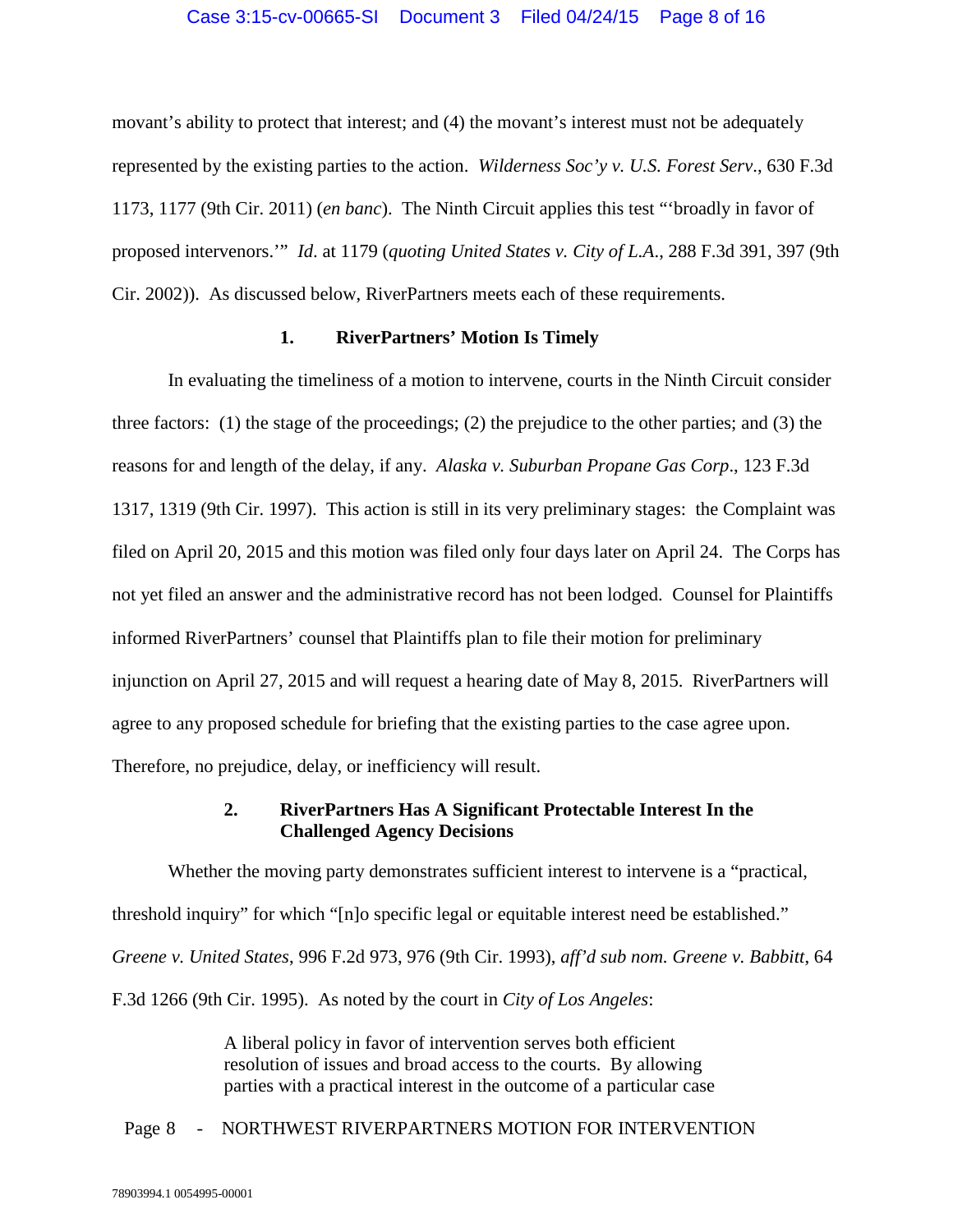to intervene, we often prevent or simplify future litigation involving related issues; at the same time, we allow an additional interested party to express its views before the court.

288 F.3d at 397-98 (internal quotation marks and citations omitted). Consequently, the interest requirement is "primarily a practical guide to disposing of lawsuits by involving as many apparently concerned persons as is compatible with efficiency and due process." *Id*. at 398 (internal quotation marks and citation omitted); *Nuesse v. Camp*, 385 F.2d 694, 700 (D.C. Cir. 1967). The interest at issue "need not be protected by the statute under which the litigation is brought to qualify as 'significantly protectable'" so long as "the interest is protectable under some law, and … there is a relationship between the legally protected interest and the claims." *Wilderness Soc'y*, 630 F.3d at 1179 (internal quotation marks and citation omitted).

As explained above, RiverPartners has a direct and immediate interest in the RPAs that Plaintiffs seek to invalidate and enjoin and has actively litigated in defense of those measures in the BiOp lawsuit now pending before Judge Simon. Through its participation in that lawsuit, RiverPartners seeks to uphold the FCRPS BiOp and RPA in their entirety. This lawsuit seeks to enjoin RPA 46 and the Corps' other FCRPS actions set forth in the ROCASOD, and thus to invalidate key portions of the underlying FCRPS BiOp which RiverPartners is actively defending in *National Wildlife Federation v. National Marine Fisheries Service*, Case No. 3:01-cv-0640- SI.

In addition to RiverPartners' direct interest in the FCRPS BiOp and its RPAs, RiverPartners has a direct and immediate interest in the electricity that the hydropower system generates. Some of its members are preference customers of BPA who depend on the FCRPS for their power. Enjoining the Corps from implementing the RPA measures is likely to lead to other measures that, if implemented, would make the power RiverPartners' members rely on

## Page 9 - NORTHWEST RIVERPARTNERS MOTION FOR INTERVENTION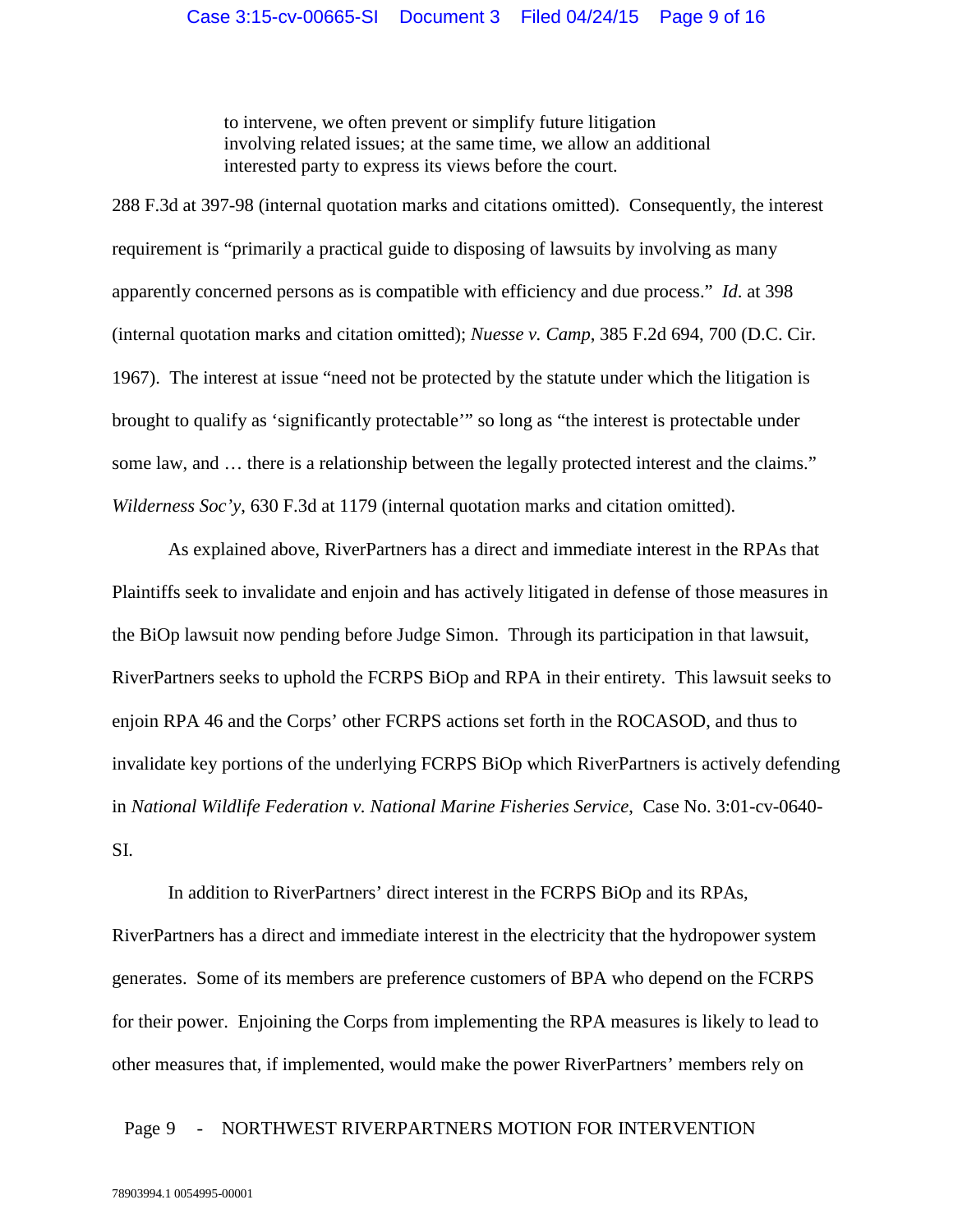more expensive and carbon-emitting resources to purchase and use. These are the sorts of interests courts routinely find protectable under this prong of the intervention standard.

Given the significant overlap between this case and the case pending before Judge Simon, to which RiverPartners is a defendant/intervenor, and given that RiverPartners has successfully intervened in a variety of other related FCRPS lawsuits brought by National Wildlife Federation and their allies over the years (Flores Declaration at ¶¶ 4, 9), this Court need not strain to easily find that RiverPartners has a protectable interest in the actions challenged in this lawsuit.

## **3. Disposition of This Case in Plaintiffs' Favor Would Harm RiverPartners' Interests**

Intervention as of right is particularly appropriate where, as here, the relief sought is injunctive. *See City of L.A*., 288 F.3d at 399; *Sagebrush Rebellion, Inc. v. Watt*, 713 F.2d 525, 528 (9th Cir. 1983) (where relief sought by plaintiffs will have direct, immediate, and harmful effects upon a third party's legally protectable interests, the party satisfies the "interest" test), *aff'd sub nom. Sagebrush Rebellion, Inc. v. Hodel*, 790 F.2d 760 (9th Cir. 1986).

As demonstrated above, the relief sought in this case would directly harm RiverPartners' interests in the related case pending before Judge Simon to which RiverPartners is a defendant. RiverPartners' members have a direct interest in ensuring that the FCRPS BiOp RPA is implemented in its current state, and not enjoined and subsequently altered. Under these circumstances, intervention as of right are particularly compelling. *United States v. Oregon*, 839 F. 2d 636,638 (9th Cir. 1988)(intervention required in circumstances where" as a practical matter, this litigation may impair appellants' ability to obtain effective remedies in later litigation"). Intervention as of right should be granted under these circumstances.

## Page 10 - NORTHWEST RIVERPARTNERS MOTION FOR INTERVENTION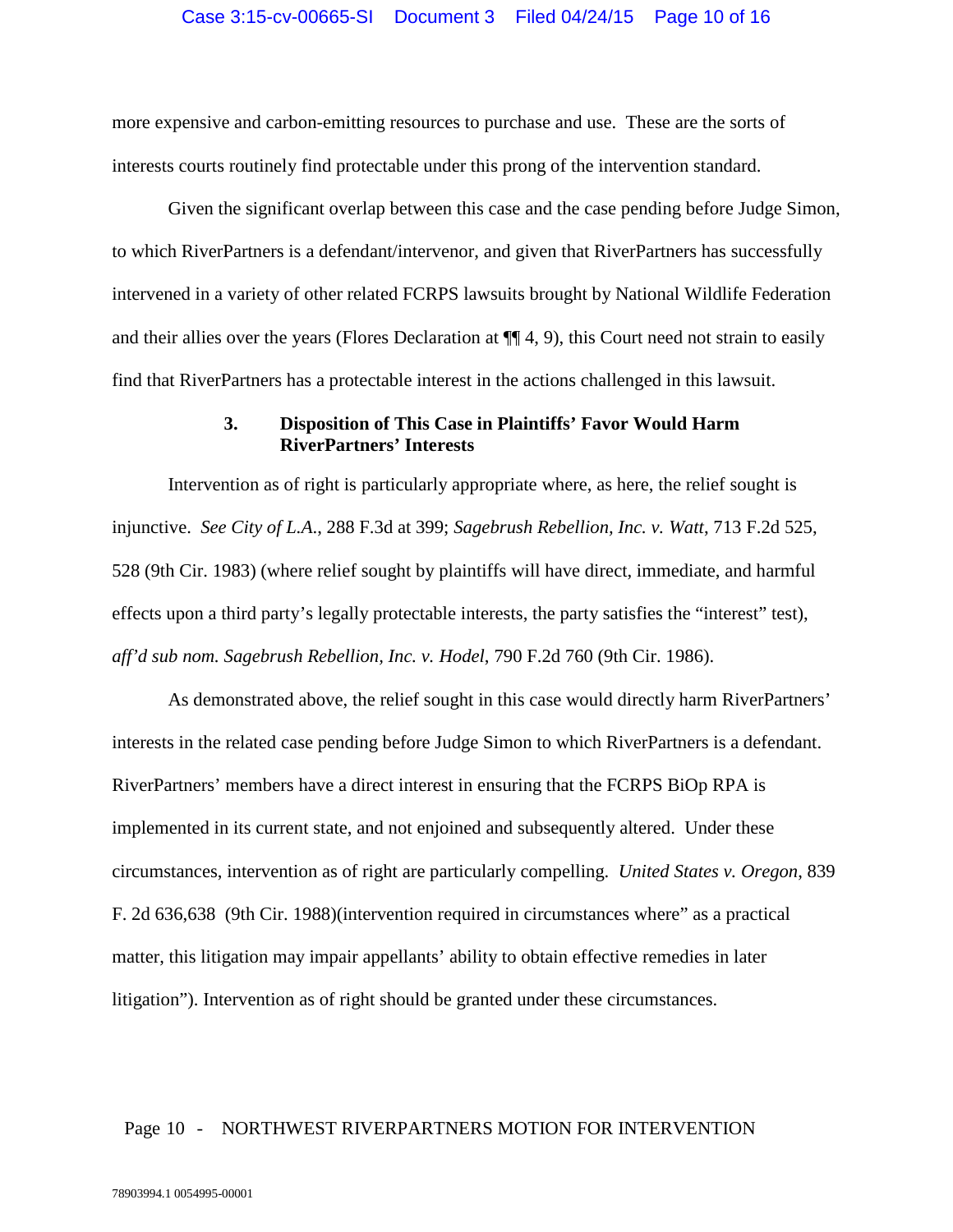# **4. RiverPartners' Interests Are Not Adequately Represented by the Corps**

An applicant-intervenor's burden in showing inadequate representation is minimal.

*Forest Conservation Council v. U.S. Forest Serv.,* 66 F.3d 1489, 1498-99 (9th Cir. 1995).

RiverPartners' interests are sufficiently distinct from those of the Corps. The burden of demonstrating inadequate representation is minimal, even in a NEPA case like this one. Indeed, in a fairly recent *en banc opinion,* the Ninth Circuit has re-emphasized that "a putative intervenor will generally demonstrate sufficient interest for intervention of right in a NEPA action, as in all cases, if it will suffer a practical impairment of its interests as a result of the pending litigation." *Wilderness Societ,y* 630 F.3d at 1180.

RiverPartners need only show that its interests are sufficiently different from the existing parties such that their representation "may be" inadequate. *Trbovich v. United Mine Workers of Am*., 404 U.S. 528, 538 n.10 (1972); *Sw. Ctr. for Biological Diversity v. Berg*, 268 F.3d 810, 823 (9th Cir. 2001); *Nuesse*, 385 F.2d at 703.

The Court must consider:

"(1) whether the interest of a present party is such that it will undoubtedly make all the intervenor's arguments; (2) whether the present party is capable and willing to make such arguments; and (3) whether the would-be intervenor would offer any necessary elements to the proceedings that other parties would neglect."

*City of L.A*., 288 F.3d at 398 (*quoting Nw. Forest Res. Council v. Glickman*, 82 F.3d 825, 838 (9th Cir. 1996)).

RiverPartners has a pecuniary and parochial interest in ensuring that the FCRPS is not dismantled and that hydropower continues to be generated at all power projects operated by the Corps. RiverPartners also has an interest in ensuring that additional spill and flow that is not necessary to support a robust and healthy salmon populations not become incorporated into any

Page 11 - NORTHWEST RIVERPARTNERS MOTION FOR INTERVENTION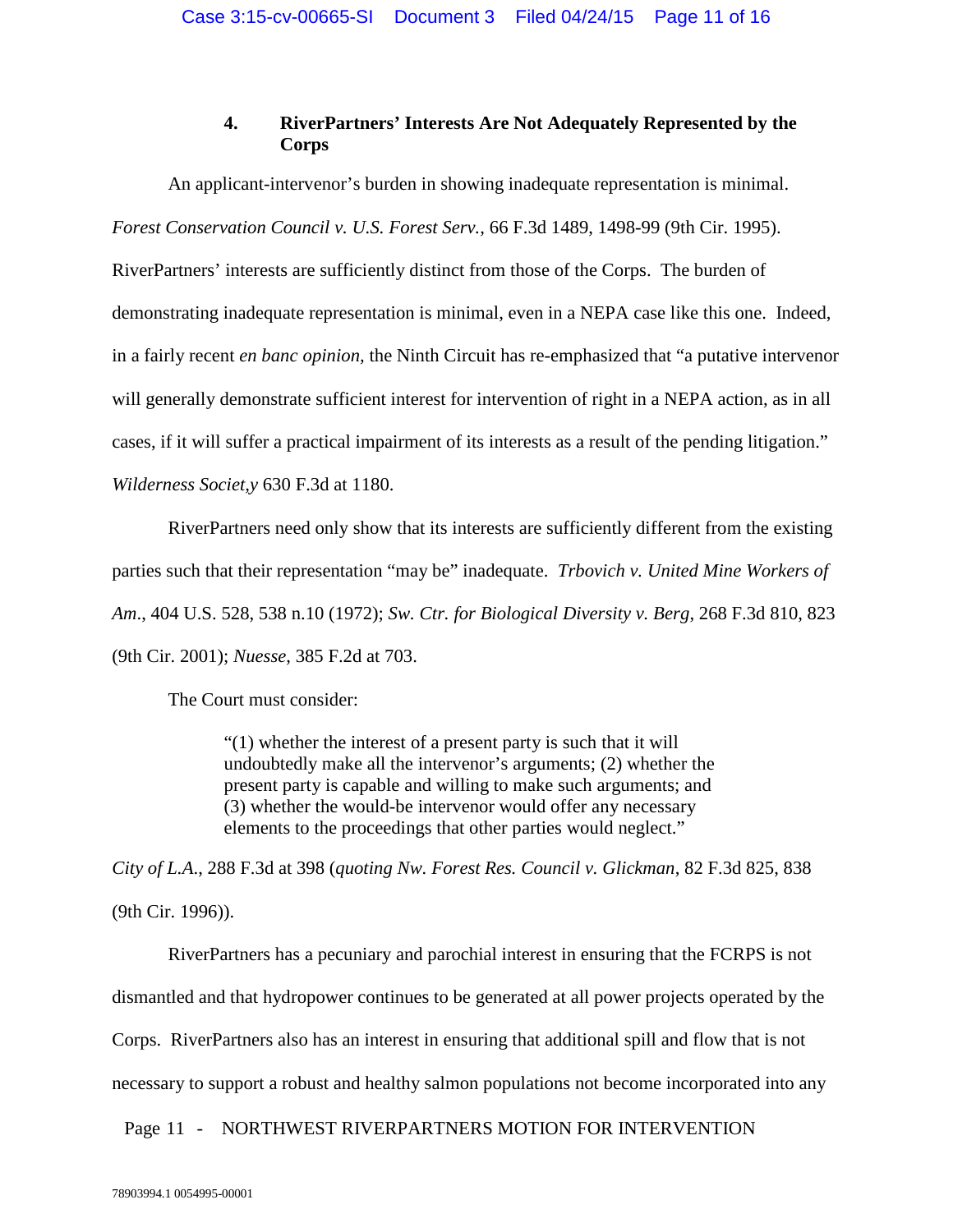amended FCRPS RPA. Flores Decl. at ¶¶ 4, 10.

In contrast, the Corps is required by law to operate the hydropower projects for a multitude of purposes in addition to hydropower generation, including fish and wildlife protection, recreation, navigation, flood control and water quality. Accordingly, although RiverPartners certainly supports the multiple purposes of the FCRPS, the Corps' interests are broader than RiverPartners' and therefore the Corps cannot be expected to make all the arguments that RiverPartners would make in defense of this lawsuit and in opposition to any injunction. *Forest Conservation Council*, 66 F. 3d at 1499 (overturning lower court's denial of intervention and emphasizing that the government must represent the broad public interest and not just the economic and more parochial views of the timber industry).

Moreover, the Corps could conceivably be willing to settle this case on grounds that RiverPartners would find objectionable in light of the Corps' many competing public mandates and federal obligations. Flores Decl. at ¶10. While the Corps does not pay for the mitigation measures they implement, RiverPartners members' and their constituents and customers *do.* The fish and wildlife restoration program implemented by the federal government is the largest restoration program for a species anywhere in the nation. It is RiverPartners' members and their customers who foot that bill, amounting to several hundred million dollars every year. *Id*. at ¶¶7,12.

Under these circumstances, it would strain credulity to argue (as RiverPartners believes Plaintiffs may argue) that the government will *undoubtedly* make every argument that RiverPartners would. RiverPartners and the government are not in lock-step, and as explained by RiverPartners' Executive Director, "the government simply does not walk in our shoes."). Flores Decl. at ¶10.

## Page 12 - NORTHWEST RIVERPARTNERS MOTION FOR INTERVENTION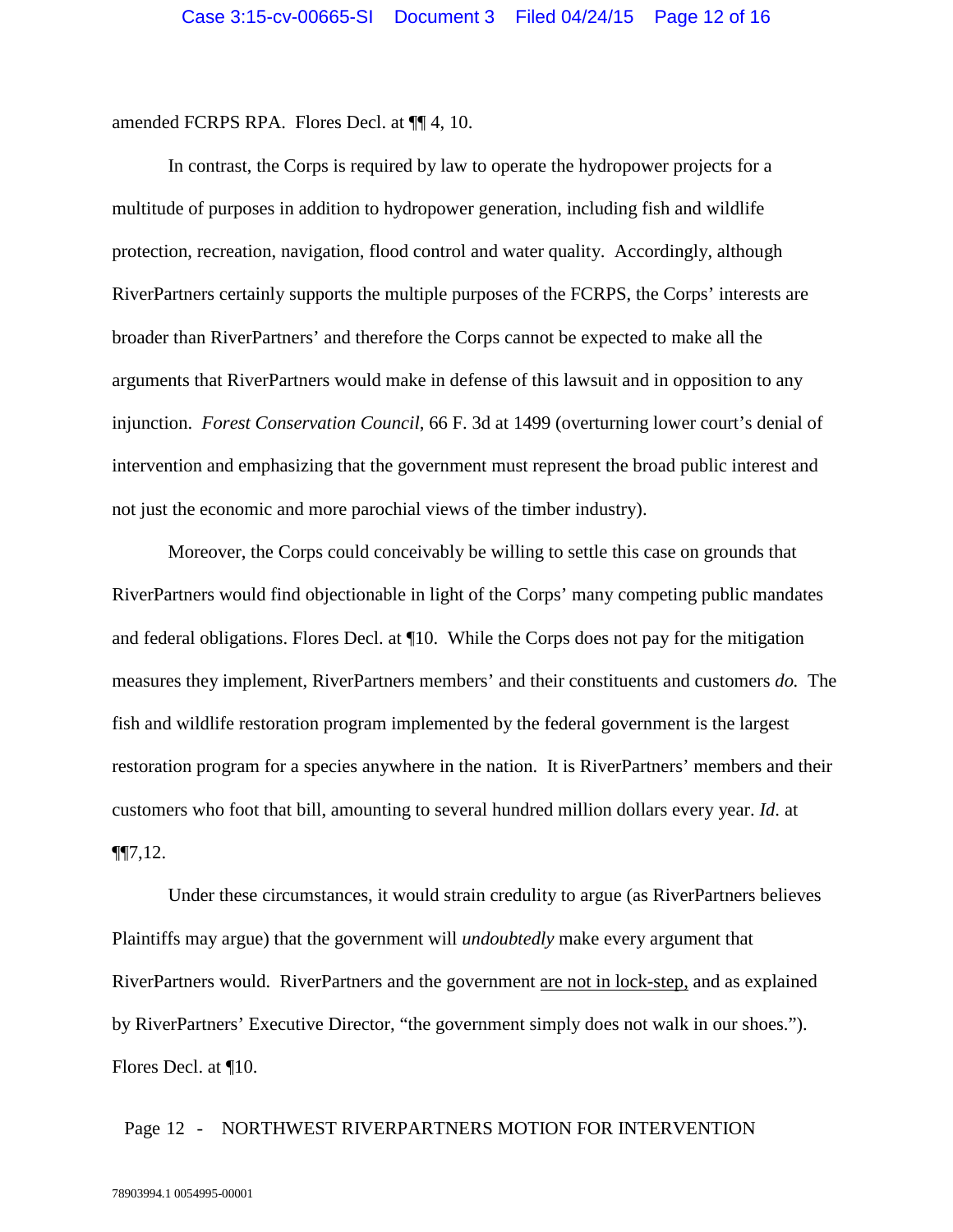### Case 3:15-cv-00665-SI Document 3 Filed 04/24/15 Page 13 of 16

RiverPartners has different concerns than the Corps and believes the Corps has gone too far in agreeing to spill and flow measures in the FCRPS BiOp, even while we support it, and has not gone far enough in dealing with avian predators. Flores Decl. at ¶10. While RiverPartners agrees with the plan to eliminate avian predators, it has unsuccessfully urged the Corps to be more aggressive in addressing these predators more quickly. *Id*. The Fish and Wildlife Service, moreover, is required by law to protect the needs of both salmon and birds, but does not need to consider the power needs of RiverPartners' members. The Wildlife Services is entrusted by Congress to deal with predators and again has no obligation to consider the power needs of RiverPartners' members. RiverPartners also cares deeply about the fate of salmon in our region, but does not always view the science the way the federal government does and is at times at logger- heads with federal agency officials on how best to address specific concerns. *Id*.

Courts have routinely found the disparity between the public interests of the government and the private interests of project proponents sufficient to justify intervention. *Forest Conservation Council,* 66 F.3d at 1499 (inadequate representation is most likely to be found when the applicant asserts a personal interest that does not belong to the general public)*; Sierra Club v. Espy*, 18 F.3d 1202, 1207-08 (5th Cir. 1994); *Cnty. of Fresno v. Andrus*, 622 F.2d 436, 438-39 (9th Cir. 1980); *Natural Res. Defense Council v. Costle*, 561 F.2d 904, 912 (D.C. Cir. 1977). As the Ninth Circuit (agreeing with the Third Circuit) recently both recognized and emphasized in rejecting a narrower view of intervention:

> "[t]he reality is that NEPA cases frequently pit private, state, and federal interests against each other. Rigid rules in such cases contravene a major premise of intervention- *the protection of third parties affected by pending litigation*."

*Wilderness Society*, 630 F.3d 1180 (emphasis supplied). For the reasons discussed above, because disposition of this case in Plaintiffs' favor would seriously harm RiverPartners'

## Page 13 - NORTHWEST RIVERPARTNERS MOTION FOR INTERVENTION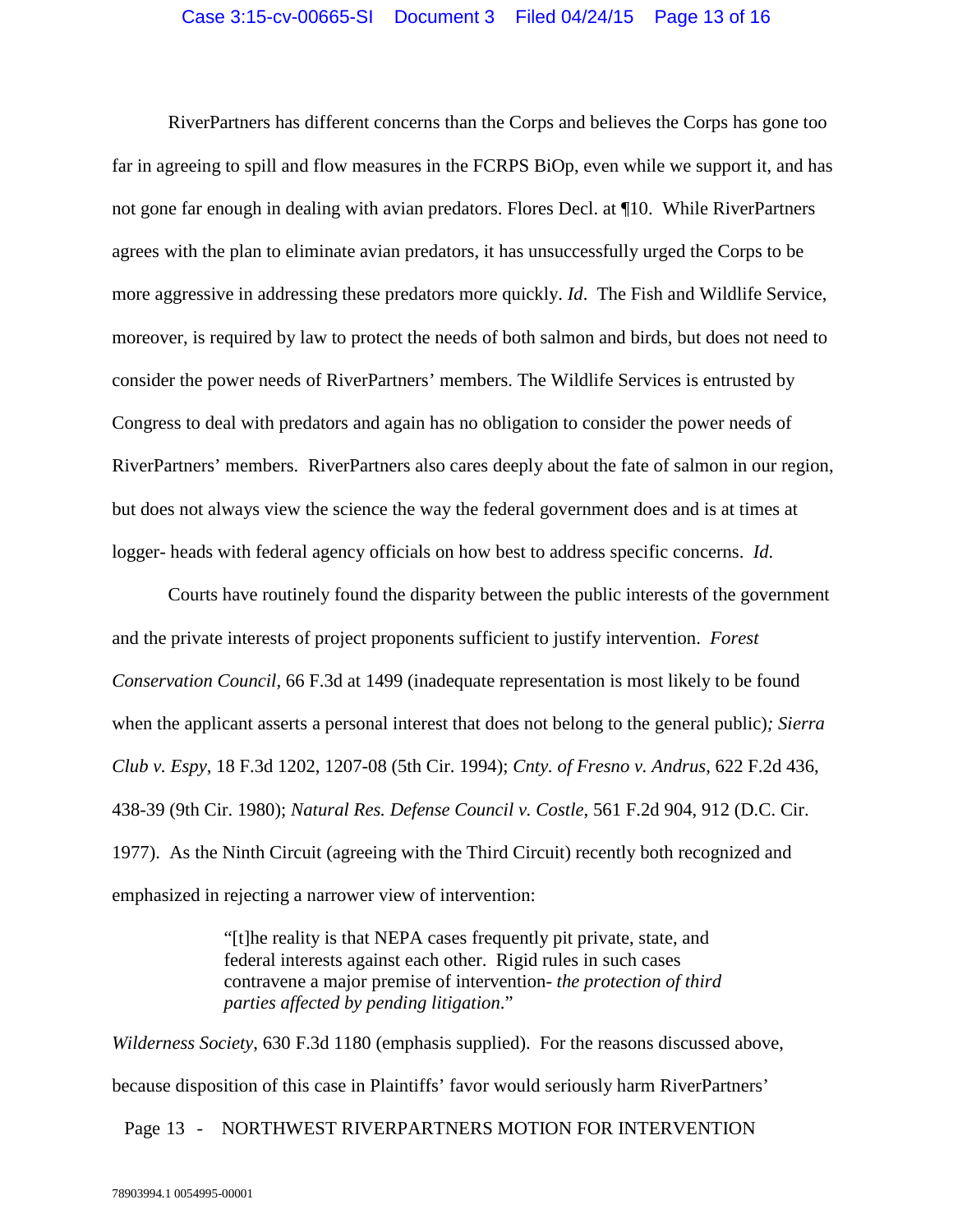#### Case 3:15-cv-00665-SI Document 3 Filed 04/24/15 Page 14 of 16

interests-- which are not adequately protected by the federal government-- intervention as of right under Rule 24(a) should be allowed as a result.

### **B. RiverPartners Is Also Entitled To Permissive Intervention**

As with intervention as of right, motions for permissive intervention are construed liberally in favor of the moving party. Permissive intervention should be allowed under Rule 24(b) as long as the applicant seeking intervention establishes that: "(1) it shares a common question of law or fact with the main action; (2) its motion is timely; and (3) the court has an independent basis for jurisdiction over the applicant's claims." *Donnelly v. Glickman*, 159 F.3d 405, 412 (9th Cir. 1998). Under this standard, neither the inadequacy of representation nor a direct interest in the subject matter of the action need be shown. *Kootenai Tribe of Idaho v. Veneman*, 313 F.3d 1094, 1108 (9th Cir. 2002); 7C Charles Alan Wright et al., *Federal Practice and Procedure* § 1911 (3d ed. 2007).

RiverPartners easily meets the test for permissive intervention as well. RiverPartners' interest in protecting the FCRPS BiOp and accompanying RPA has issues of law and fact in common with Plaintiffs' claims. As noted above, RiverPartners' application for intervention is timely and will not prejudice the existing parties. Moreover, RiverPartners' members (as preferred customers of the hydropower generated by the FCRPS, and as a long-time litigant in FCRPS BiOp disputes), can significantly contribute to the Court's resolution of the issues in the underlying case and in the soon-to-be-filed motion for preliminary injunction. Therefore, permissive intervention on all claims should be granted. *See generally Sierra Club v. U.S. EPA*, 995 F.2d 1478, 1483 (9th Cir. 1993) (granting intervention to third parties and stating: "Our adversary process requires that we hear from both sides before the interests of one side are impaired by a judgment."); *Kleissler v. U.S. Forest Serv.*, 157 F.3d 964, 971 (3d Cir. 1998)

## Page 14 - NORTHWEST RIVERPARTNERS MOTION FOR INTERVENTION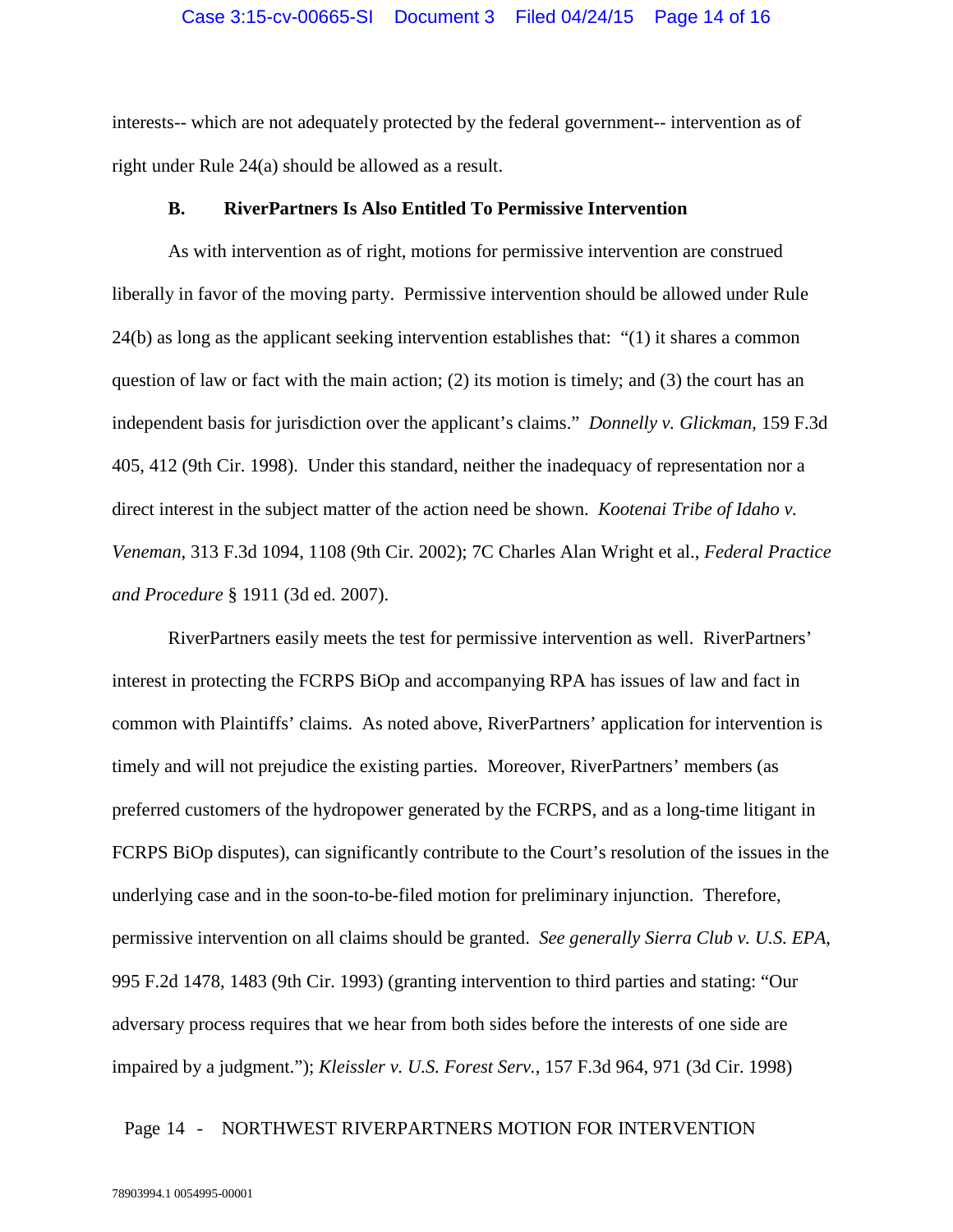(intervention allows entities and individuals affected by NEPA actions to present their positions to the court); *City of L.A.*, 288 F.3d at 397-98 (liberal policy in favor of intervention allows interested parties to express their views before the court).

## **IV. CONCLUSION**

For the reasons articulated above, RiverPartners requests that the Court consider and

resolve this motion expeditiously, and grant it intervention as of right or permissive intervention

pursuant to Fed. R. Civ. P. 24(a) and (b).

Respectfully submitted this 24th day of April, 2015.

*/s/ Beth S. Ginsberg \_\_\_\_\_\_\_\_\_\_\_\_\_\_* Beth S. Ginsberg, OSB #070890 Jason T. Morgan, WSBA #38346 (Proposed *Pro Hac Vice*)

*Attorneys for (Proposed) Intervenor-Defendant Northwest RiverPartners*

600 University Street, Suite 3600 Seattle, WA 98101 (206) 386-7527 (206) 386-7500 Fax [beth.ginsberg@stoel.com](mailto:beth.ginsberg@stoel.com) [jason.morgan@stoel.com](mailto:jason.morgan@stoel.com)

## Page 15 - NORTHWEST RIVERPARTNERS MOTION FOR INTERVENTION